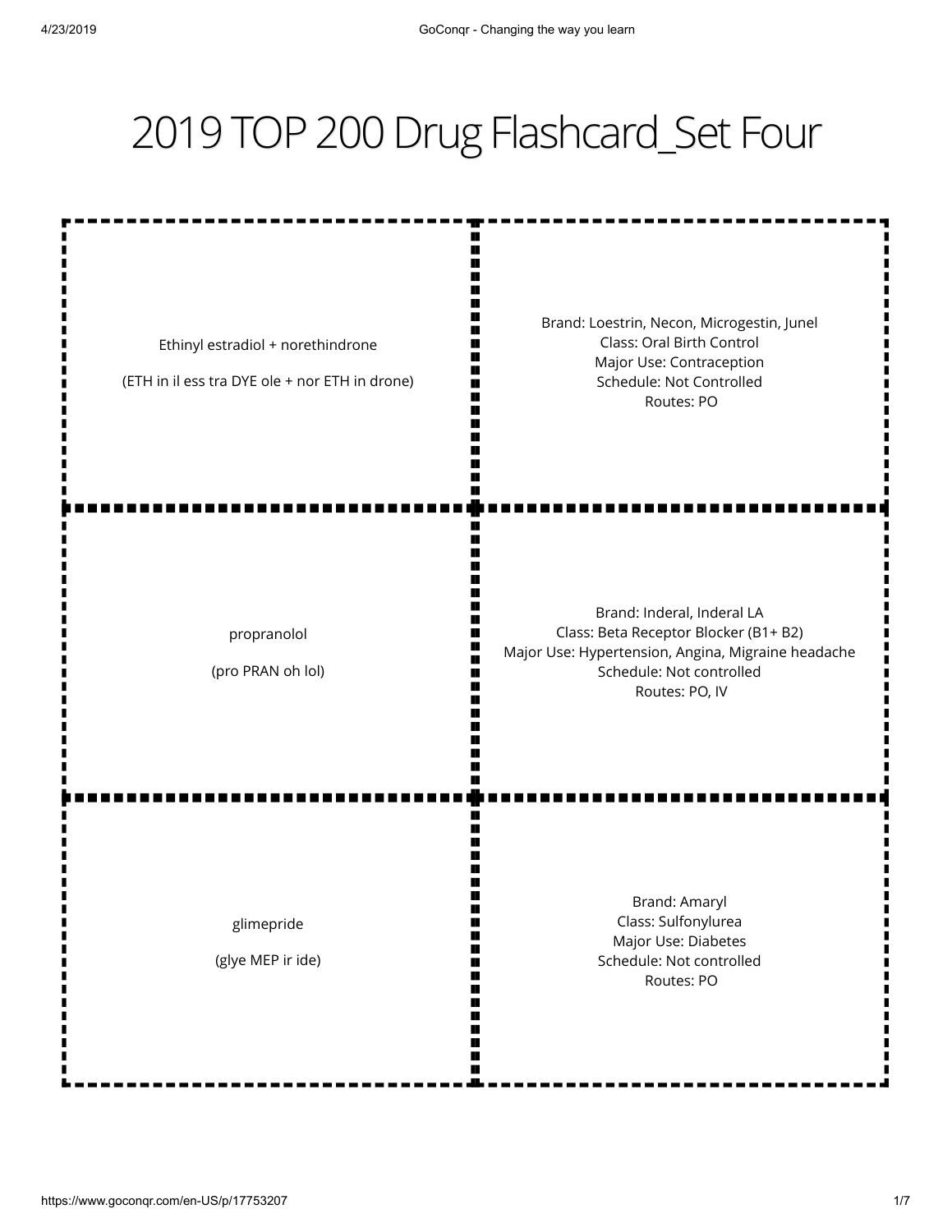| vitamin D<br>(VYE tah min DEE)                                | Brand: ergocalciferol (D2), Cholecalciferol (D3)<br>Class: Vitamin Supplement (D)<br>Major Use: Vitamin deficiency<br>Schedule: Not Controlled<br>Routes: PO |
|---------------------------------------------------------------|--------------------------------------------------------------------------------------------------------------------------------------------------------------|
| esomeprazole<br>(ES ohMEP ra zole)                            | <b>Brand: Nexium</b><br>Class: Proton Pump inhibitor<br>Major Use: GERD, Gastric Ulcer, h. pylori<br>Schedule: Not controlled<br>Routes: PO                  |
| acetaminophen + codeine<br>(a SEET a MIN oh fen) + (KOE deen) | Brand: Tylenol #2, Tylenol #3, Tylenol #4<br>Class: Narcotic + Non-narcotic Pain Reliever<br>Major Use: Pain Relief<br>Schedule: Schedule III<br>Routes: PO  |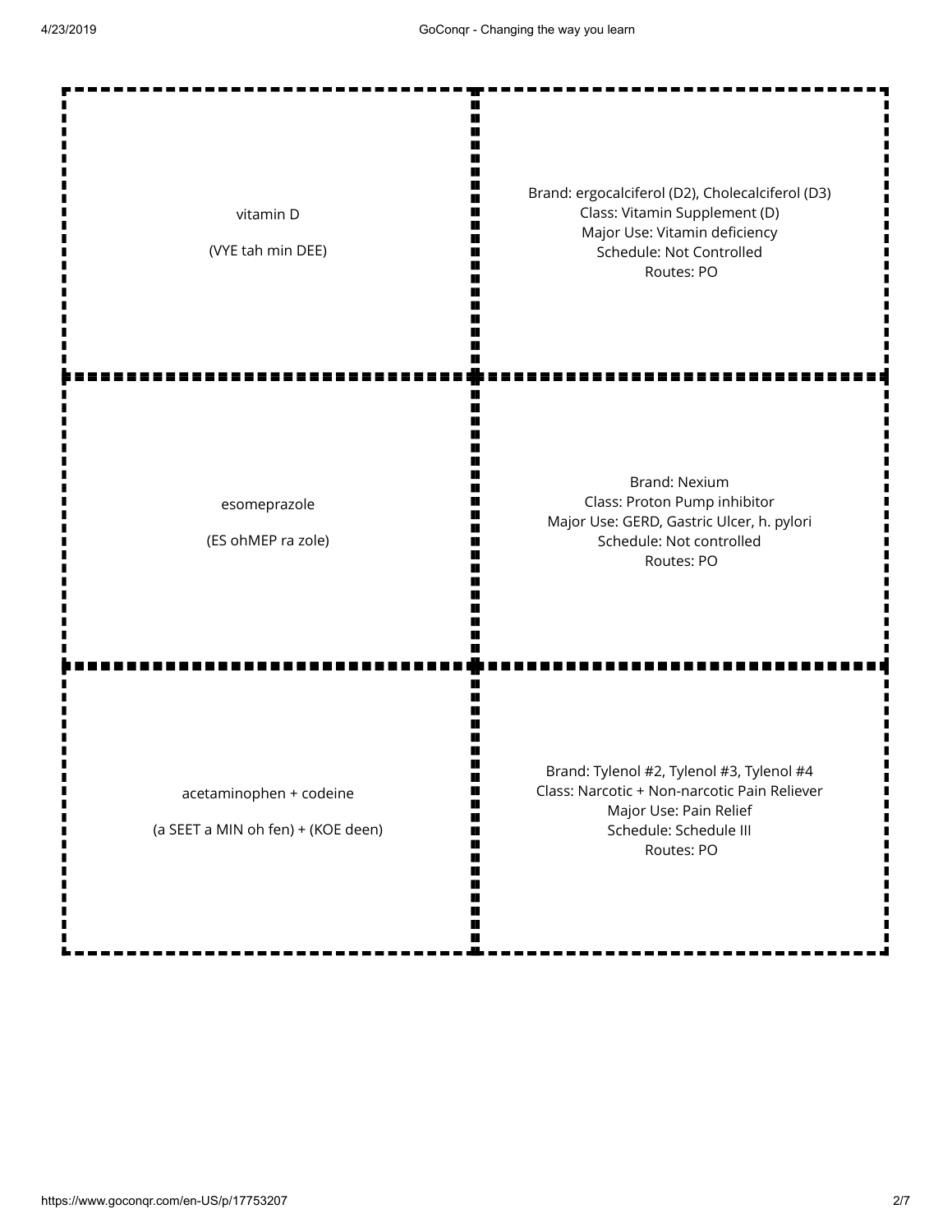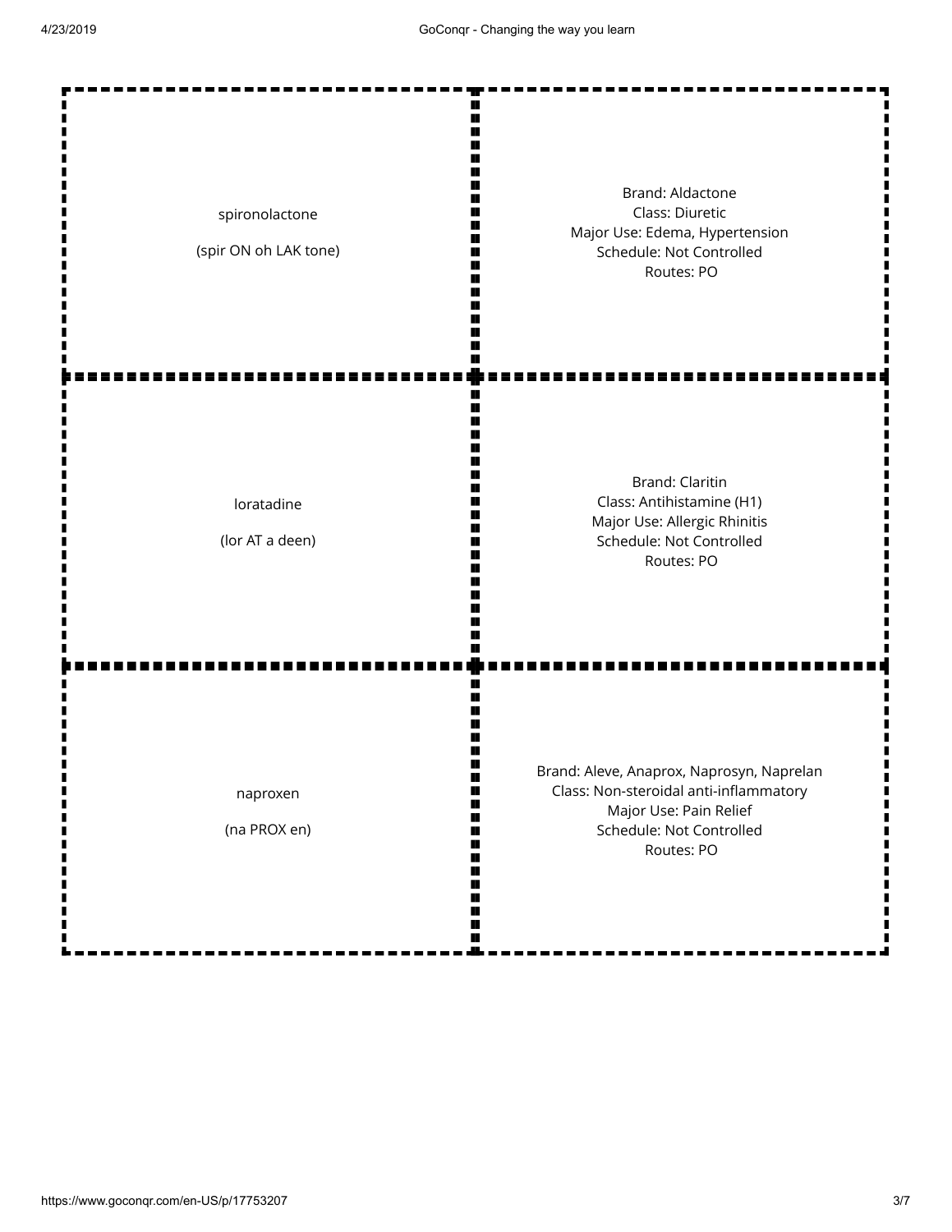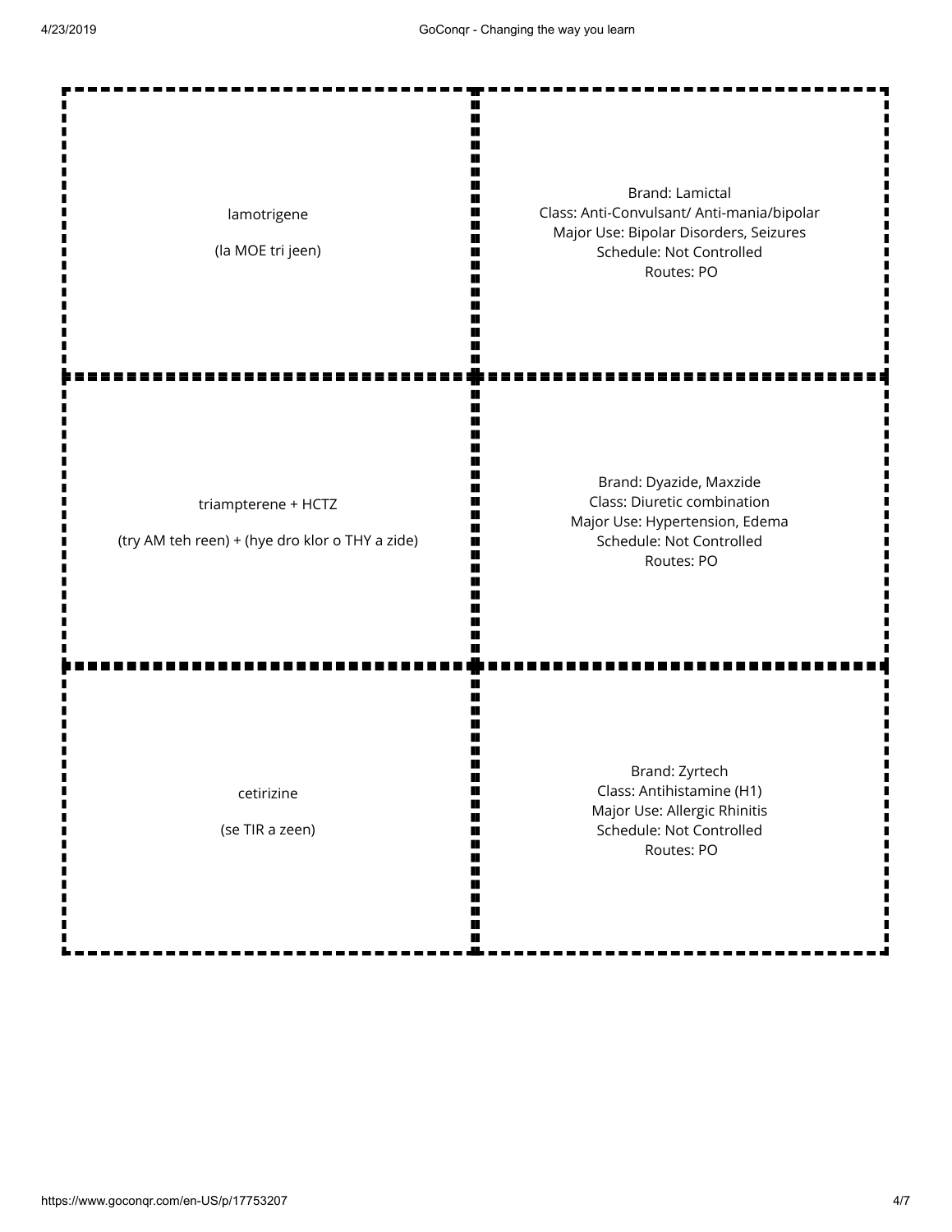Brand: Bactrim, Bactrim DS, Septra, Septra DS П Class: Antibiotic combination sulfamethoxazole + trimethoprim Major Use: Bacterial Infection П (SUL fa meth OX a zole) + (trye METH oh prim) Schedule: Not Controlled г Routes: PO Brand: Mevacor Class: HMG-CoA Reductase Inhibitor lovastatin Major Use: Hypercholesterolemia, CAD (LOE va STAT in) Schedule: Not Controlled Routes: PO Brand: Cardizem, Cardizem CD, Cardizem LA, Cardizem SR, Dilacor XR, Tiazac diltiazem Class: Calcium channel blocker Major Use: Angina, Hypertension, Atrial fibrillation (dil TYE a zem) Schedule: Not Controlled Routes: PO, IV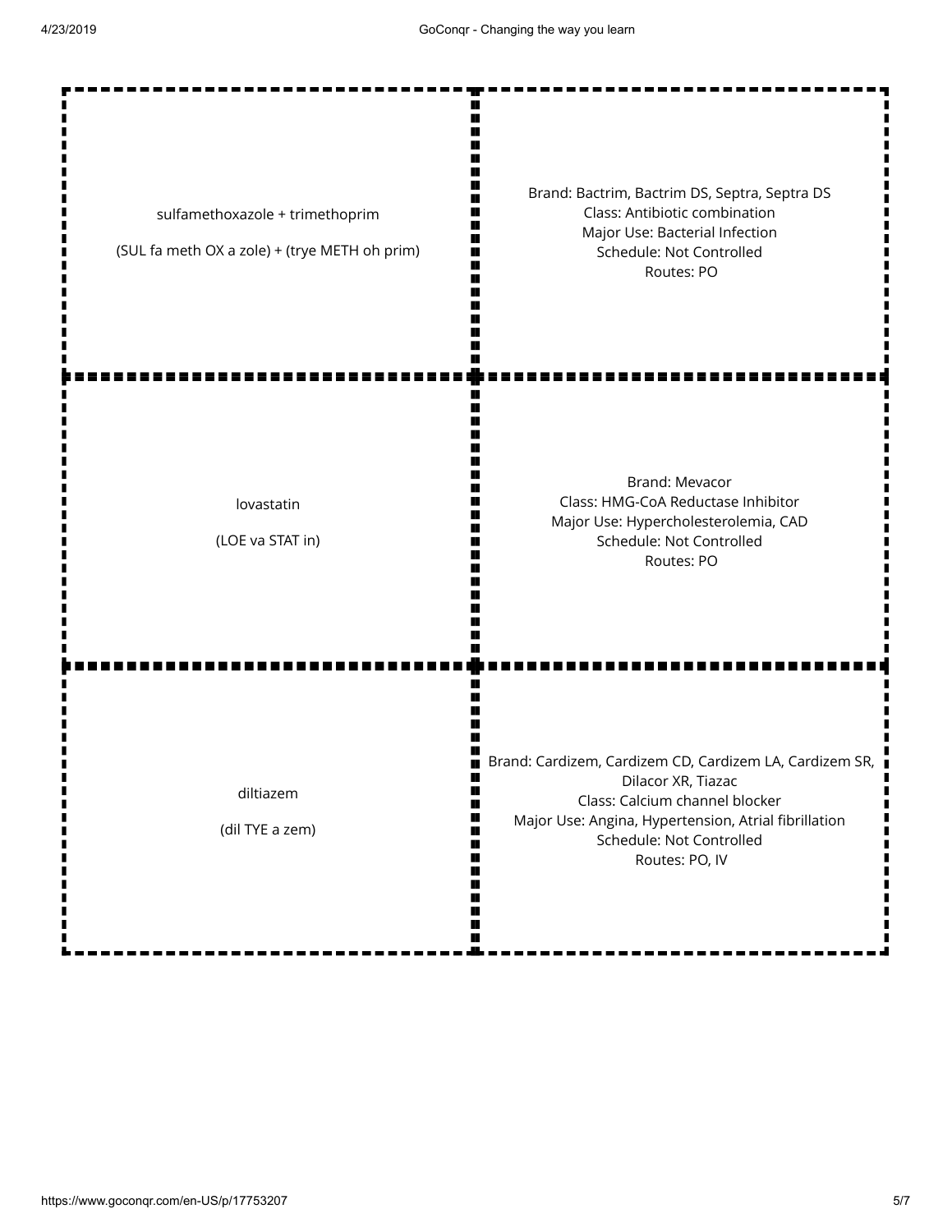